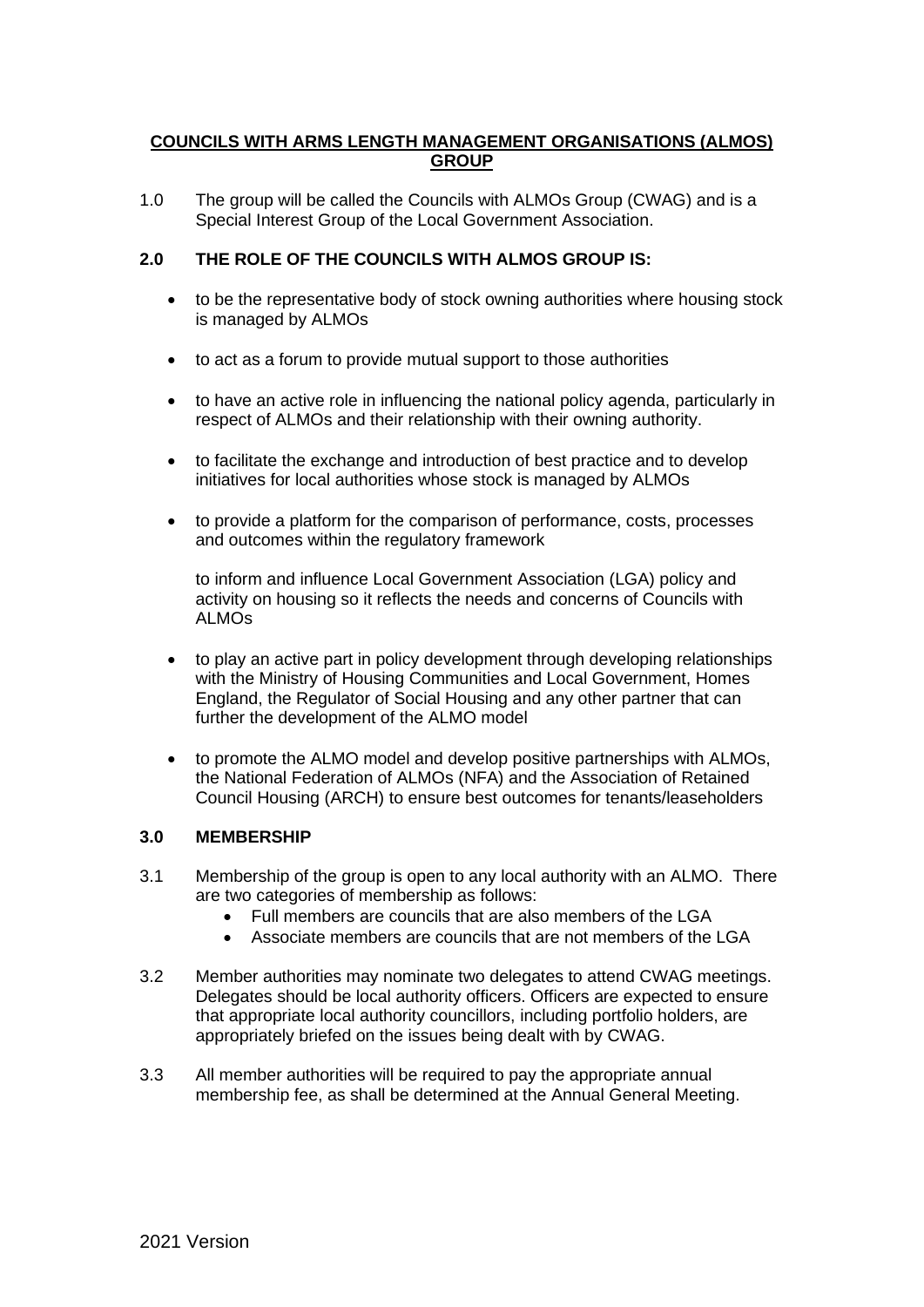## **4.0 EXECUTIVE GROUP**

- 4.1 CWAG shall be managed by an Executive Group that will be elected at the Annual General Meeting.
- 4.2 The Executive Group will, subject to clause 4.3, comprise named officer representatives elected as follows:
	- **Chair**
	- Representative of the Administrative Authority
	- Executive Members up to a maximum of 6 (no.)
- 4.3 The Administrative Authority will be the responsible authority for the group, for administrative purposes, and will be the employing Authority for any policy officer and will be the Authority that procures services on behalf of CWAG. The members of the CWAG agree that Employment Liability and associated costs will be a shared cost borne by members of the CWAG and will not be the sole responsibility of the Administrative Authority. In this context "Employment Liability" relates to an employee whose primary function is to carry out services for the CWAG and includes but is not limited to the following:-
- · a redundancy payment;
- · a payment relating to notice pay;
- · any pension strain associated with redundancy or termination of employment;
- a payment relating to an actual or potential legal claim by an employee; and
- legal costs relating to an actual or potential legal claim.
- If an officer of the Administrative Authority is elected as Chair or Vice Chair, there will be no additional representative of the Administrative Authority.
- 4.4 The Executive Group shall meet at least twice a year. A minimum of two of the above post holders shall form a quorum.
- 4.5 Local authority officers elected to the Executive will wherever possible reflect the membership of CWAG.
- 4.6 The Executive will meet annually with the LGA to review the work of the group.

## **5.0 ELECTIONS AND TERMS OF OFFICE**

- 5.1 The election for Members of the Executive Group shall be by voting at the Annual General Meeting of CWAG. Those elected shall sit on the Executive for two years and elections will normally be on a rolling basis with at least two positions being contested each year. Those elected are entitled to seek nominations for further terms of office.
- 5.2 Nominations for election to the Executive Group must be given in writing to the policy officer at least 30 days before the AGM. However, should the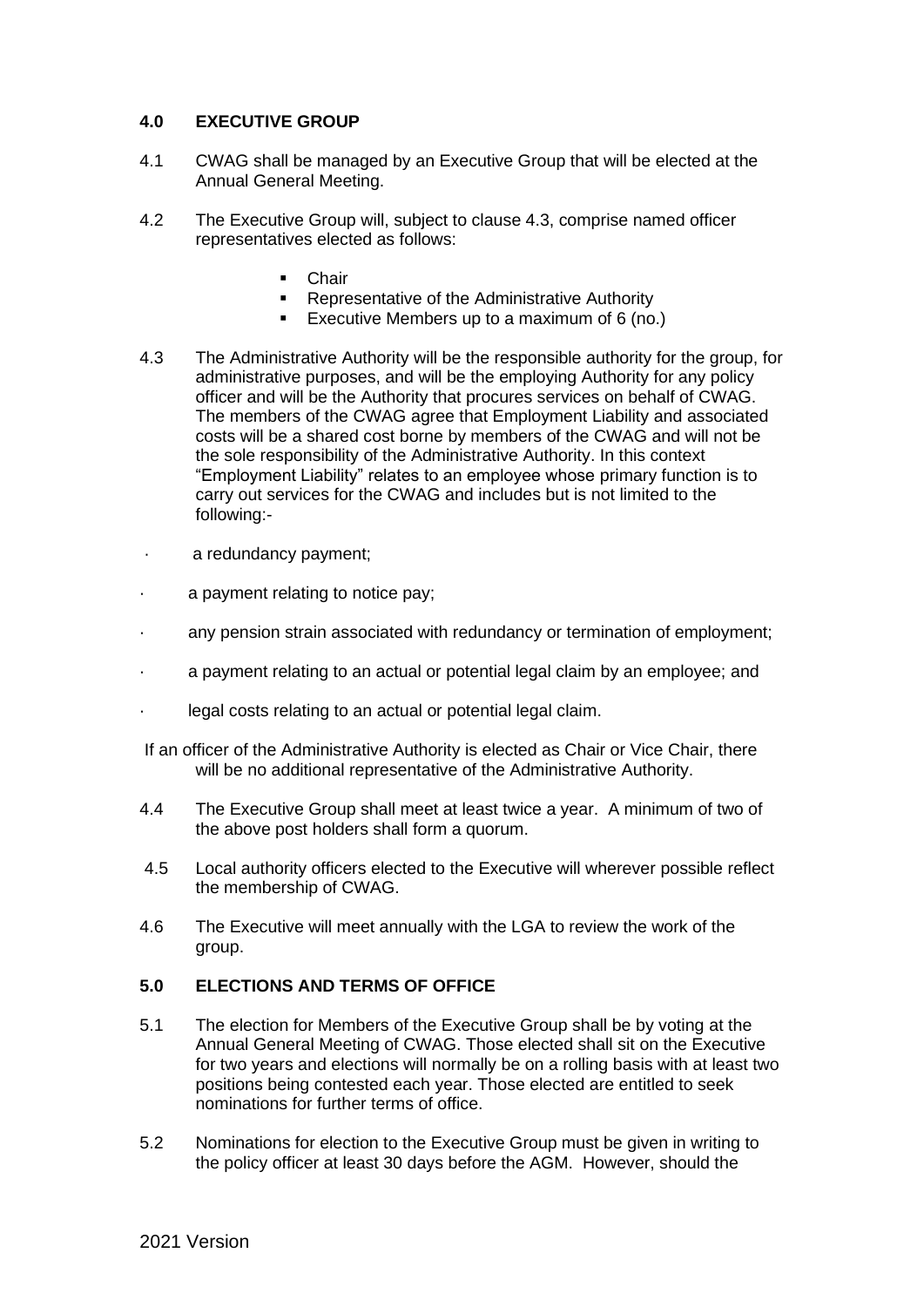nominations received not be sufficient to cover all positions on the Executive, nominations will then be accepted from the floor at the AGM.

5.3 Casual vacancies within the Executive Group may be filled by the Executive Group for the period up to the next AGM.

#### **6.0 ANNUAL GENERAL MEETINGS**

- 6.1 There shall be an AGM of CWAG on a day to be determined by the Executive Group and within 15 months of the previous AGM. Members will be given at least 45 days notice of an AGM.
- 6.2 Any member wishing to put a resolution to the AGM must do so in writing to the policy officer not less than 45 days before the meeting is held, and all resolutions must be circulated to members at least 30 days in advance of the meeting.
- 6.3 Each member authority will be allowed to be represented by up to two officers at AGMs but each represented authority will be limited to one vote. Any authority unable to attend the AGM may apply to the policy officer for a postal vote.

#### **7.0 OTHER MEETINGS**

7.1 The group shall aim to hold a number of other meetings throughout the year. These will be in the form of workshops and general meetings focussed around topical issues and themes of interest to councils with ALMOs.

#### **8.0 SPECIAL or EXTRAORDINARY MEETINGS**

- 8.1 A special meeting may be called by the Executive Group or by a request signed by 15% or more members. Special or Extra-Ordinary General Meetings called by members must be held within 75 days of the request being received by the policy officer.
- 8.2 Any member wishing to put a resolution to the AGM or Special General Meeting must do so in writing to the policy officer not less than 45 days before the meeting is held, and all resolutions must be circulated to members at least 30 days in advance of the meeting.

## **9.0 FINANCE**

- 9.1 The financial year of CWAG will run from 1<sup>st</sup> April to 31<sup>st</sup> March. Membership of the group will run for 12 months and will be charged on a pro-rata basis.
- 9.2 Members will be expected to pay their membership subscriptions within 3 months of the date of the invoice. Failure to make payment within with these terms may, subject to a decision of the Executive, result in loss of membership from CWAG.
- 9.3 Financial transactions will be in accordance with the terms of a budget agreed by the AGM or as amended subsequently by a Special or Extraordinary General Meeting. The Administrative Authority will prepare a financial monitoring report for each meeting of the Executive Group. The accounts of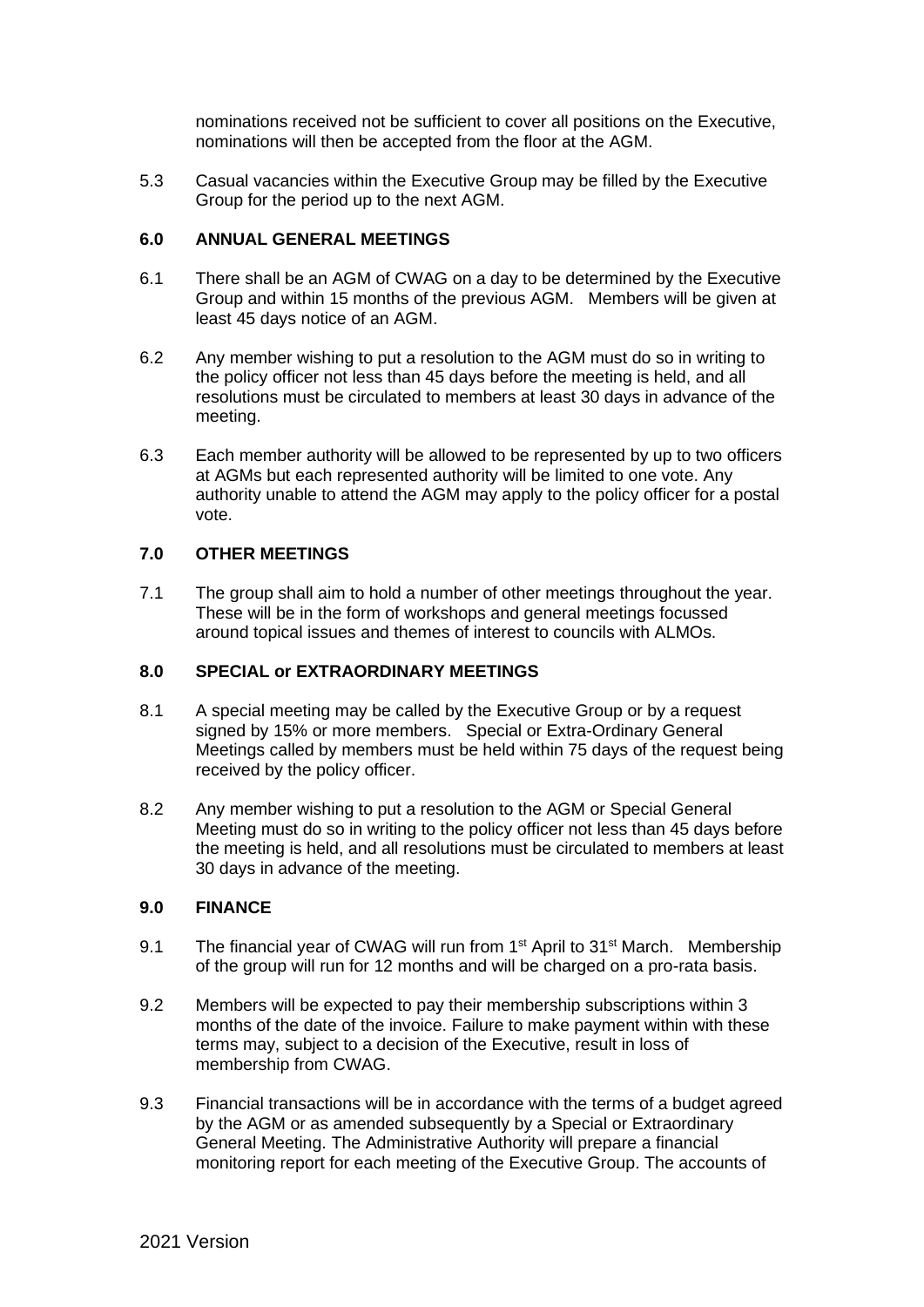the group shall be subject to an annual audit and will be presented at the AGM.

- 9.4 Both the Chair and representative of the Administrative Authority shall have power to authorise the payment of any reasonable expenses in furtherance of the aims or activities of the group, provided that these are consistent with the terms of the agreed budget and will not conflict with the agreed annual work plan. Procedures for procurement and authorising other expenditure are detailed in the document 'CWAG agreed procurement procedures' (annex 1)
- 9.5 No member authority (or individual) may profit financially from the affairs of the group.
- 9.6 In the event of the dissolution of CWAG, the Executive Group, then in office, shall remain in office until all the affairs of the Group have been properly terminated. Any funds remaining after payments of debts and obligations shall be distributed (in a manner that reflects the subscription fee paid) amongst remaining member authorities. Equally if a deficit remains after payments of debts and obligations, that deficit shall be distributed (in a manner that reflects the subscription fee paid) amongst remaining member authorities.

## **10.0 MANAGEMENT OF CWAG**

- 10.1 The Executive Group shall have the power to appoint a full time, part time or seconded policy officer and to procure equivalent officer services from other bodies, to carry out specific areas of the agreed annual work-plan for the Group, as are determined necessary.
- 10.2 The Executive Group shall have operational responsibility for overseeing the work of a policy officer or other service provider appointed on a basis consistent with the annual work-plan. The following arrangements will apply:-
	- An annual work-plan will be agreed at the AGM
	- The Executive Group may adjust the annual work-plan as appropriate to meet agreed objectives or respond to in year changes. Significant in year changes will be subject to consultation with the membership.
	- On a day to day basis the policy officer or other service provider will be managed by the Chair in a manner consistent with the annual work-plan.The Administrative Authority will employ the Policy Officer and deal with day to day human resource issues.
- 10.3 The Executive Group shall have the power to withdraw the membership of any authority whose officer nominees bring CWAG into disrepute. Withdrawal will need to be confirmed by the next Annual General Meeting of CWAG. In such circumstances, the local authority concerned must be notified 30 days in advance of the proposed withdrawal of their membership and will be given the opportunity to present an explanation of their conduct either in person or in writing, with representation if required to the Executive of CWAG.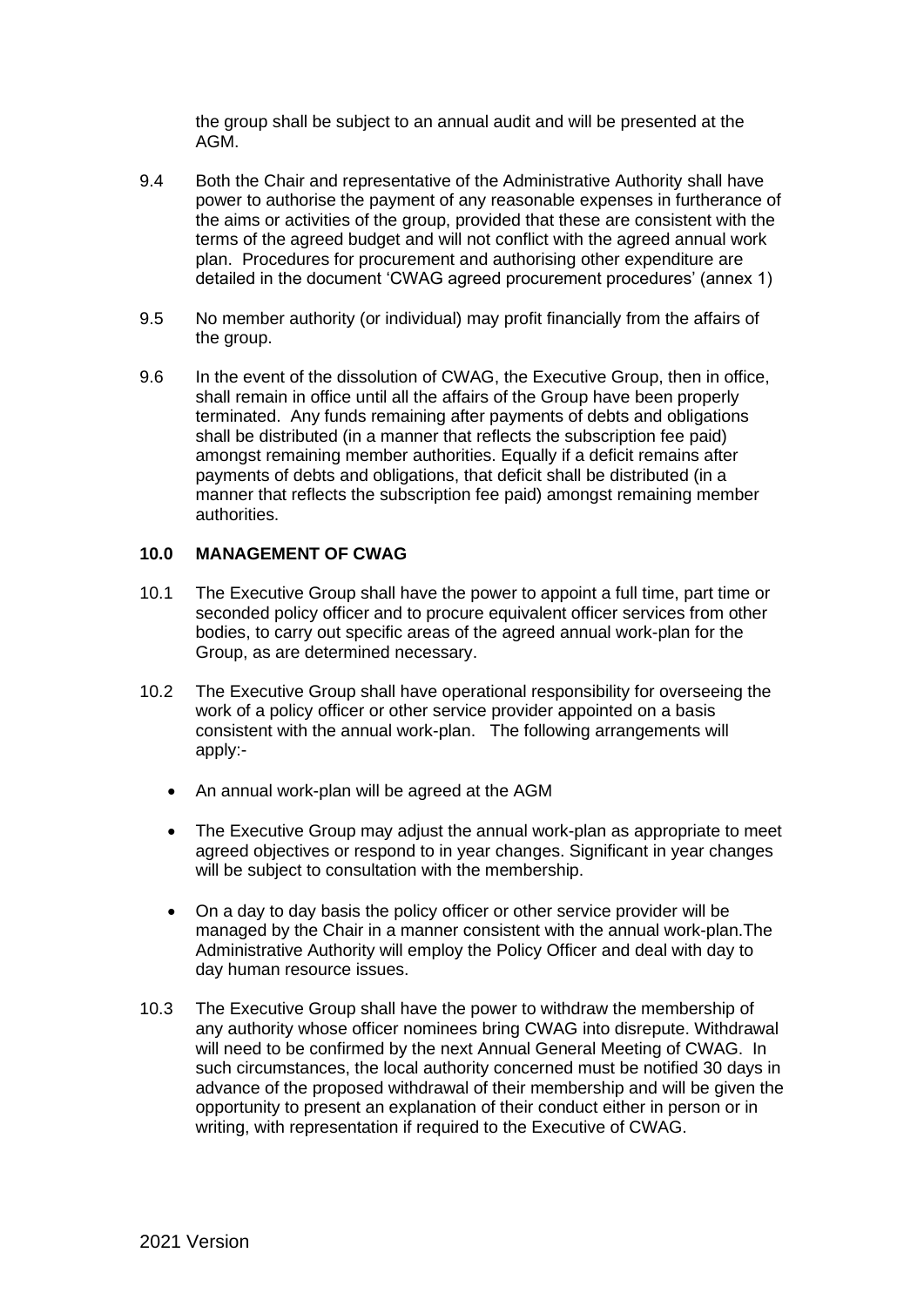- 10.4 Any authority ceasing to be a member of the Group will forfeit all rights to and claims upon the Group as from the date of withdrawal of membership.
- 10.5 Notice of a proposal to change any clause of the constitution is subject to the same conditions as prescribed for any resolution to be put before the AGM or Special General Meeting. Members may cast their votes for such constitutional changes in writing through the Chair of the Group. Constitutional changes require the majority support of the votes cast before adoption.

## **Annex 1**

#### **CWAG Procurement Procedures**

#### **Day to Day Expenditure**

The CWAG Terms of Reference allow for the Chair and representative of the Administrative Authority to authorise payment of any reasonable expenses in furtherance of the aims or activities of the group, provided that these are consistent with the terms of the agreed budget and will not conflict with the agreed annual workplan.

Small items of expenditure, up to a limit of £250, may be authorised by individual Executive Members, subject to the reporting of this expenditure to the next Executive Meeting.

#### **Under £10,000**

Expenditure may also be jointly authorised by the Chair and representative of the Administrative Authority up to a total limit of 5% of the gross annual budget or £2,500 (whichever is the lower) subject to reporting of this expenditure to the next Executive Meeting.

For larger items of expenditure up to an estimated value of £10,000, three written quotations are required, unless it represents Best Value for CWAG not to do so.

The CWAG Chair and representative of the Administrative Authority shall jointly have the authority to agree contracts based on straightforward competitive quotations.

In exceptional circumstances, and only in exceptional circumstances, where the Executive Group consider it appropriate for the efficiency of service provision and it represents best value for money for CWAG, the Executive can use its discretion to award a contract without competition up to a contract value of £10,000.

Where flexibility is used to award a contract without competition, a clear written case must be set out and agreed by the Executive, demonstrating why this course of action represents overall best value for money for CWAG.

Where such decisions are taken, the Annual General Meeting will be notified of the decision taken and the specific case for using this approach.

#### **Over £10,000**

Under normal circumstances competition is required for procurements valued over £10,000. At least three written quotations shall be invited.

The invitation to provide a quotation shall include the following: